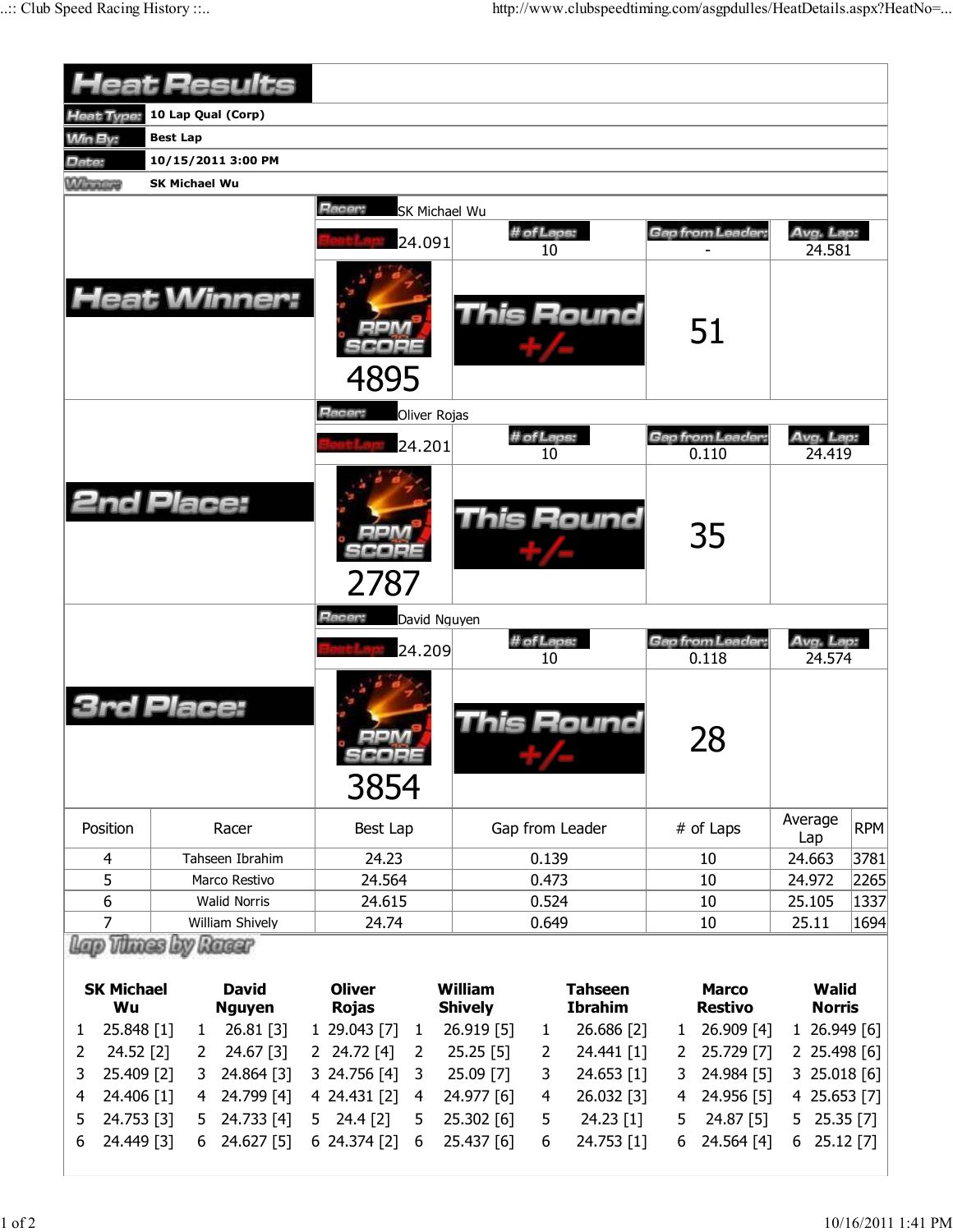| <b>SK Michael</b><br>Wu |                            | David<br>Nguyen |            | Oliver<br><b>Rojas</b>                              |  | William<br><b>Shively</b> |    | <b>Tahseen</b><br>Ibrahim |  | <b>Marco</b><br>Restivo | Walid<br><b>Norris</b>        |  |
|-------------------------|----------------------------|-----------------|------------|-----------------------------------------------------|--|---------------------------|----|---------------------------|--|-------------------------|-------------------------------|--|
|                         | 25.079 [3]                 | 7               | 24.526 [4] | 7 24.297 [2] 7                                      |  | 24.74 [6]                 |    | 24.346 [1]                |  | 7 24.808 [5]            | 7 24.789 [7]                  |  |
|                         |                            |                 |            | 8 24.091 [1] 8 24.314 [4] 8 24.272 [3] 8 25.204 [7] |  |                           | 8  | 24.235 [2]                |  |                         | 8 24.742 [5] 8 24.615 [6]     |  |
|                         |                            |                 |            | 9 24.404 [1] 9 24.428 [4] 9 24.32 [3] 9 25.148 [7]  |  |                           | 9  | 24.763 [2]                |  |                         | $9$ 24.652 [5] $9$ 24.909 [6] |  |
|                         | $10 \quad 24.118 \quad 11$ |                 |            | 10 24.209 [3] 10 24.201 [2] 10 24.841 [7]           |  |                           | 10 | 24.518 [4]                |  |                         | 10 25.447 [5] 10 24.993 [6]   |  |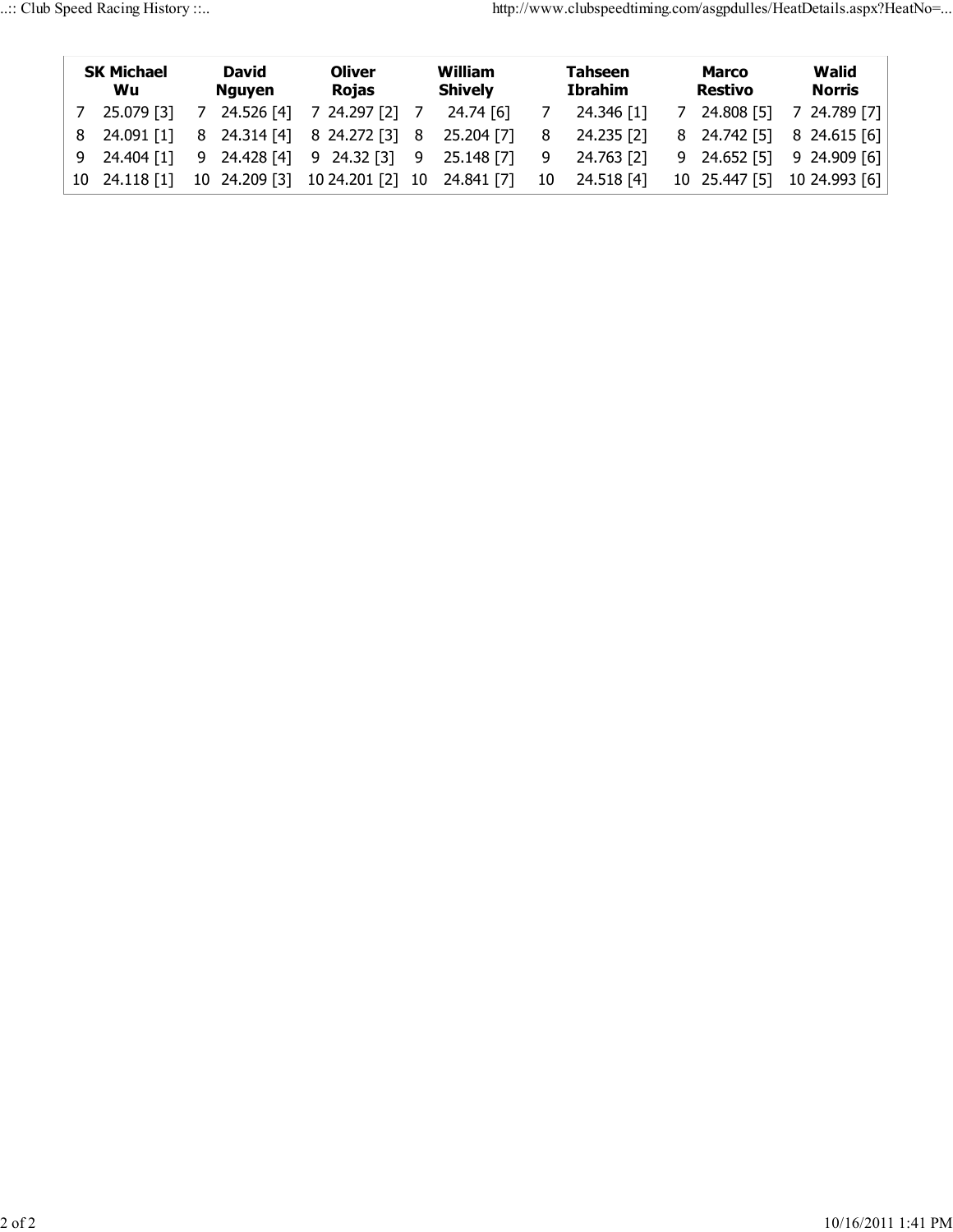|                                                                             | leat Results                                                                                                                                  |                                                                                                                                        |                                            |                                                                                  |                                                                                                                     |                                                                   |
|-----------------------------------------------------------------------------|-----------------------------------------------------------------------------------------------------------------------------------------------|----------------------------------------------------------------------------------------------------------------------------------------|--------------------------------------------|----------------------------------------------------------------------------------|---------------------------------------------------------------------------------------------------------------------|-------------------------------------------------------------------|
| Heat Type:                                                                  | 10 Lap Qual (Corp)                                                                                                                            |                                                                                                                                        |                                            |                                                                                  |                                                                                                                     |                                                                   |
| <b>Win By:</b>                                                              | <b>Best Lap</b>                                                                                                                               |                                                                                                                                        |                                            |                                                                                  |                                                                                                                     |                                                                   |
| Date:                                                                       | 10/15/2011 3:10 PM                                                                                                                            |                                                                                                                                        |                                            |                                                                                  |                                                                                                                     |                                                                   |
| <b>MAINTENNIS</b>                                                           | <b>Bartosz Nowako</b>                                                                                                                         |                                                                                                                                        |                                            |                                                                                  |                                                                                                                     |                                                                   |
|                                                                             | <b>Heat Winner:</b>                                                                                                                           | Racer:<br>24.355<br>1547<br>Racer:<br>Philippe Galtier<br>24.399                                                                       | Bartosz Nowako                             | # of Laps:<br>10<br>This Round<br># of Laps:                                     | Gan from Leader<br>51<br>Gap from Leader.                                                                           | Avg. Lap:<br>24.739<br>Avg. Lap:                                  |
|                                                                             |                                                                                                                                               |                                                                                                                                        |                                            | 10                                                                               | 0.044                                                                                                               | 24.749                                                            |
|                                                                             | <b>2nd Place:</b>                                                                                                                             | 2043                                                                                                                                   |                                            | This Round                                                                       | 35                                                                                                                  |                                                                   |
|                                                                             |                                                                                                                                               | Racer:                                                                                                                                 | SK Alexander C                             |                                                                                  |                                                                                                                     |                                                                   |
|                                                                             |                                                                                                                                               | 24.773                                                                                                                                 |                                            | # of Laps:<br>10                                                                 | Gap from Leader:<br>0.418                                                                                           | Avg. Lap:<br>25.373                                               |
|                                                                             | Place:                                                                                                                                        | 1936                                                                                                                                   |                                            | his Round                                                                        | 28                                                                                                                  |                                                                   |
| Position                                                                    | Racer                                                                                                                                         | Best Lap                                                                                                                               |                                            | Gap from Leader                                                                  | # of Laps                                                                                                           | Average<br><b>RPM</b><br>Lap                                      |
| 4                                                                           | Michael Woodwo                                                                                                                                | 24.853                                                                                                                                 |                                            | 0.498                                                                            | 10                                                                                                                  | 25.514 1362                                                       |
| 5                                                                           | John Labay                                                                                                                                    | 25.023                                                                                                                                 |                                            | 0.668                                                                            | 10                                                                                                                  | 25.684 1394                                                       |
| 6                                                                           | SK Jordan Wall                                                                                                                                | 25.098                                                                                                                                 |                                            | 0.743                                                                            | 10                                                                                                                  | 26.021 1667                                                       |
| $\overline{7}$                                                              | SK Robert Orr                                                                                                                                 | 25.194                                                                                                                                 |                                            | 0.839                                                                            | 10                                                                                                                  | 25.67<br>1516                                                     |
| <b>SK Jordan</b>                                                            | <b>Vinnes</b> Lov<br>Racer<br><b>SK Alexander</b>                                                                                             | <b>Philippe</b>                                                                                                                        | <b>SK Robert</b>                           | <b>Bartosz</b>                                                                   | <b>Michael</b>                                                                                                      | <b>John</b>                                                       |
| Wall                                                                        | $C$                                                                                                                                           | <b>Galtier</b>                                                                                                                         | Orr                                        | Nowako                                                                           | Woodwo                                                                                                              | Labay                                                             |
| 26.86 [2]<br>1<br>25.098 [2]<br>2<br>3<br>27.14 [4]<br>27.896 [4]<br>4<br>5 | 27.466 [5]<br>$\mathbf{1}$<br>25.445 [4]<br>$\overline{2}$<br>25.849 [5]<br>3<br>25.738 [5]<br>$\overline{4}$<br>26.22 [4]<br>25.209 [7]<br>5 | 27.26 [4]<br>$\mathbf{1}$<br>$\mathbf{1}$<br>24.743 [1]<br>2<br>24.82 [2]<br>3<br>$\overline{2}$<br>25.296 [2]<br>4<br>24.488 [1]<br>5 | 28.535<br>$[7]$<br>2<br>26.175<br>3<br>[6] | 26.528 [1]<br>1<br>25.307 [3]<br>24.736 [1]<br>4<br>25.247 [1]<br>5<br>24.61 [2] | 27.066 [3]<br>$\mathbf{1}$<br>25.477 [5]<br>2<br>24.853 [3]<br>3<br>$\overline{4}$<br>24.912 [3]<br>25.479 [3]<br>5 | 28.321<br>$\mathbf{1}$<br>[6]<br>26.29<br>$\overline{2}$<br>$[7]$ |